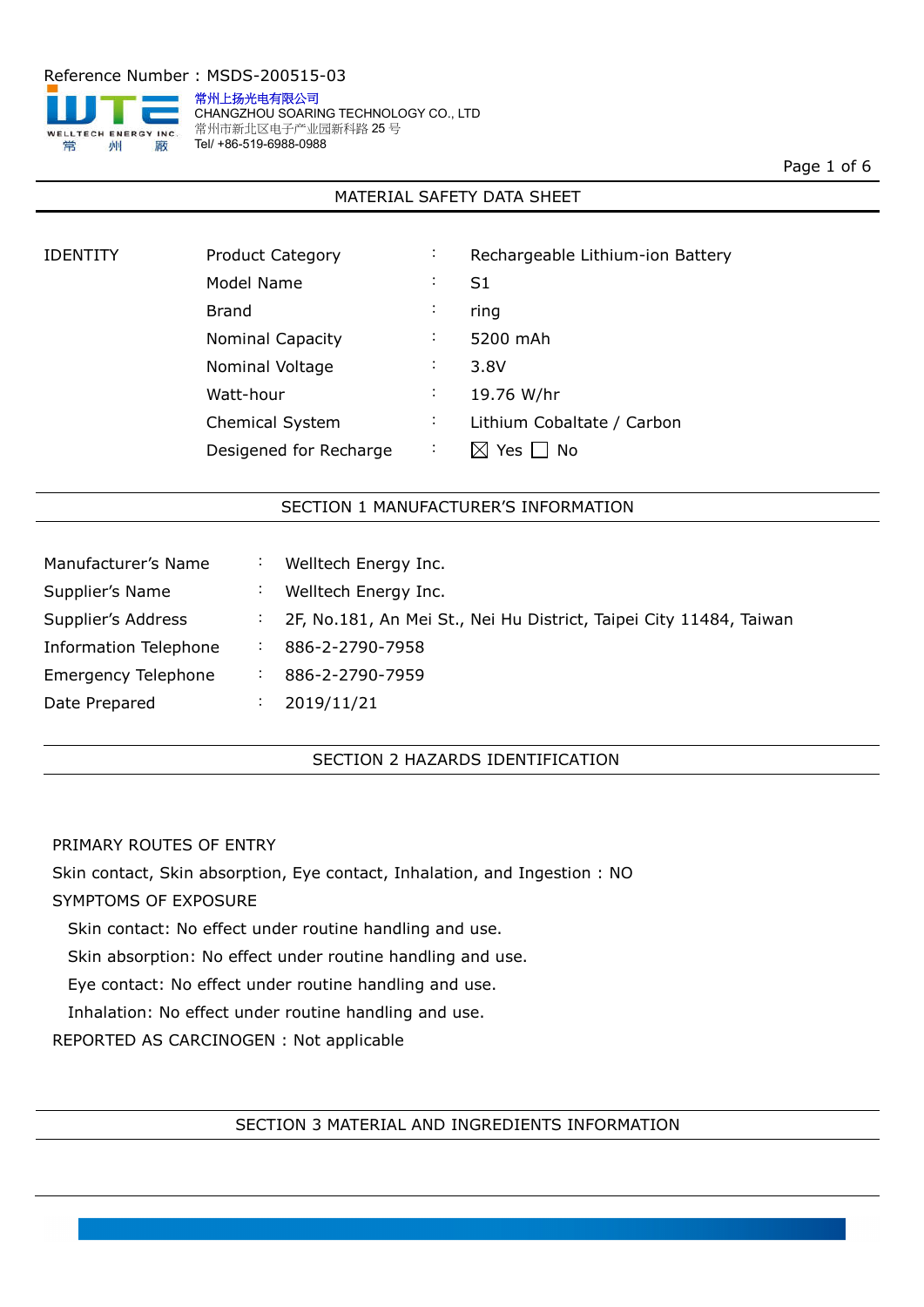

Battery Cell :

常州上扬光电有限公司 CHANGZHOU SOARING TECHNOLOGY CO., LTD **第州市新北区电子产业园新科路 25号** Tel/ +86-519-6988-0988

# Page 2 of 6

| <b>Chemical Composition</b> | CAS NO.          | Weight (%)     |
|-----------------------------|------------------|----------------|
|                             | 21324-40-3       |                |
|                             | 872-36-6         | $13 \sim 23\%$ |
|                             | 616-38-6         |                |
| The electrolyte             | $(LiPF6+EC+DMC)$ |                |
| Polyethylene                | 9002-88-4        | $5 - 8%$       |
| Cu-foil                     | 7440-50-8        | $2 \sim 5\%$   |
| AL-foil                     | 7429-90-5        | $2 \sim 5\%$   |
|                             | 9003-07-0        |                |
| The plastic film            | 7429-90-5        | $3 \sim 5\%$   |
|                             | 32131-17-2       |                |
|                             | (PP+Al+ Nylon)   |                |
| Cathode materials           | 12190-79-3       | 40~45%         |
| Anode materials             | 7782-42-5        | $20 \sim 24\%$ |

### Circuit Module :

| HAZARDOUS INGREDIENTS | $\%$  | CAS number |
|-----------------------|-------|------------|
| Lead                  | < 0.1 | 7439-92-1  |
| Mercury               | 0     | 7439-97-6  |
| Chromium              |       | 7440-47-3  |
| Cadmium               | 0     | 7440-43-9  |

#### Plastic Parts :

| HAZARDOUS INGREDIENTS    | $\%$   | CAS number    |
|--------------------------|--------|---------------|
| Lead                     | < 0.1  | 7439-92-1     |
| Nickel                   | < 0.01 | 7440-02-0     |
| <b>CFCs</b>              |        | $75 - 69 - 4$ |
| Polyclorinated Biphenyls |        | 1336-36-3     |

## SECTION 4 FIRST-AID MEASURES

# **Internal cell materials of an opened battery cell**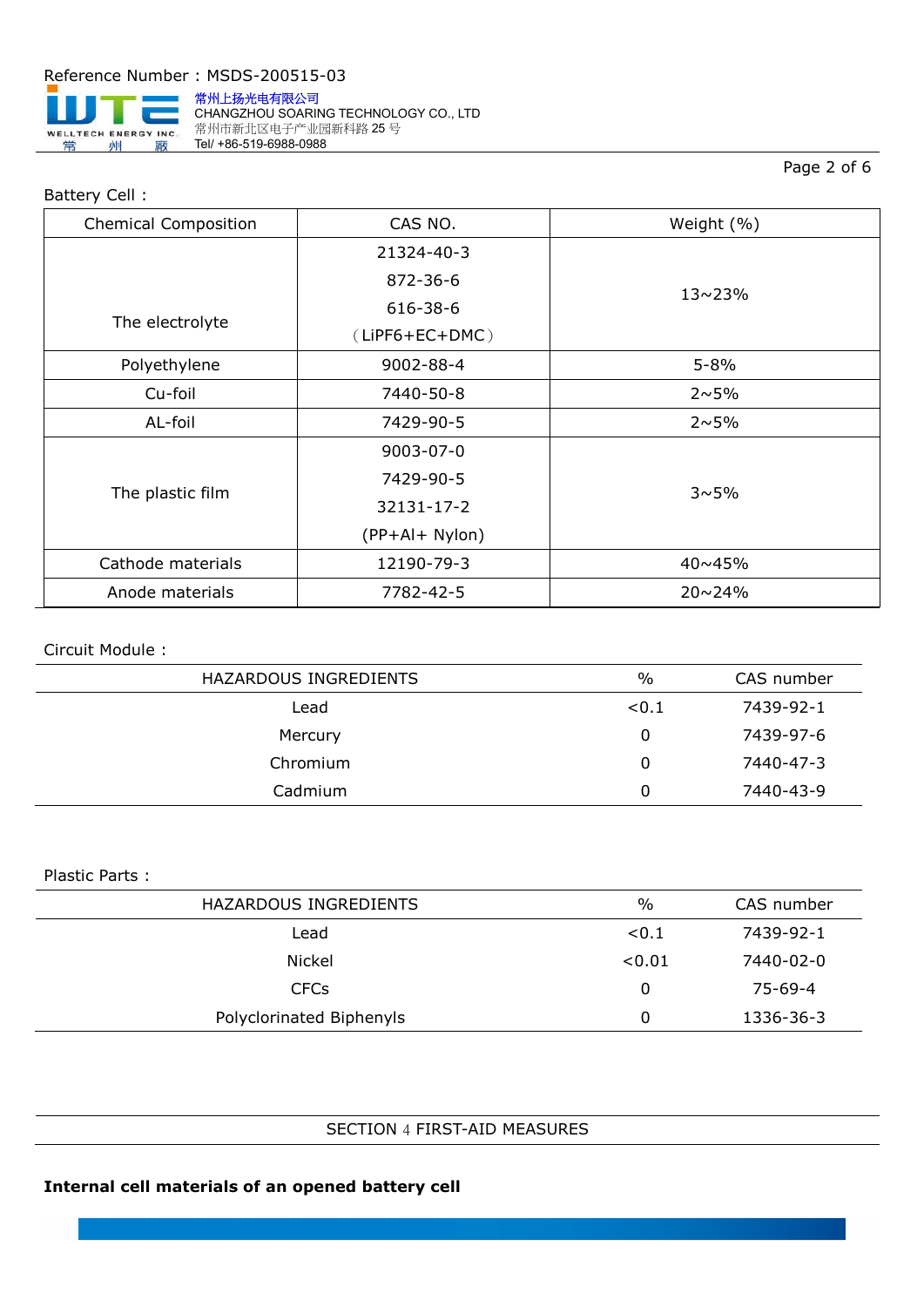

常州上扬光电有限公司 CHANGZHOU SOARING TECHNOLOGY CO., LTD 常州市新北区电子产业园新科路 25 号 Tel/ +86-519-6988-0988

Page 3 of 6

・ Inhalation :

Make the victim blow his/her nose, gargle. Seek medical attention if necessary.

・ Skin contact :

Remove contaminated clothes and shoes immediately. Wash the adhere or contact region with soap and plenty of water immediately.

・ Eye contact :

Immediately flush eyes with water continuously for at least 15 minutes. Seek medical attention immediately.

# **A battery cell and internal cell materials of an opened battery cell**

・ Ingestion :

Induce vomiting. When it is impossible or the feeling is not well after vomiting, seek medical attention.

# SECTION 5 FIRE-FIGHTING MEASURE

#### GENERAL HAZARD

Cell is not flammable but internal organic material will burn if the cell is incinerated. Combustion products include, but are not limited to hydrogen fluoride, carbon monoxide and carbon dioxide.

# EXTINGUSHING MEDIA

Use extinguishing media suitable for the materials that are burning.

# SPECIAL FIREFIGHTING INSTRUCTIONS

If possible, remove cell(s) from fire fighting area. If heated above 125°C, cell(s) can explode/vent.

# FIREFIGHTING EQUIPMENT

Use NIOSH/MSHA approved full-face self-contained breathing apparatus (SCBA) with full protective gear.

SECTION 6 ACCIDENTAL RELEASE MEASURES

## ON LAND

Place material into suitable containers and call local fire/police department.

## IN WATER

If possible, remove from water and call local fire/police department.

## SECTION 7 HANDLING AND STORAGE

Storage : Store in a cool, well-ventilated area. Do not expose to high temperature (45  $^{\circ}$ C).

Since short circuit can cause burn hazard or safety vent to open, do not store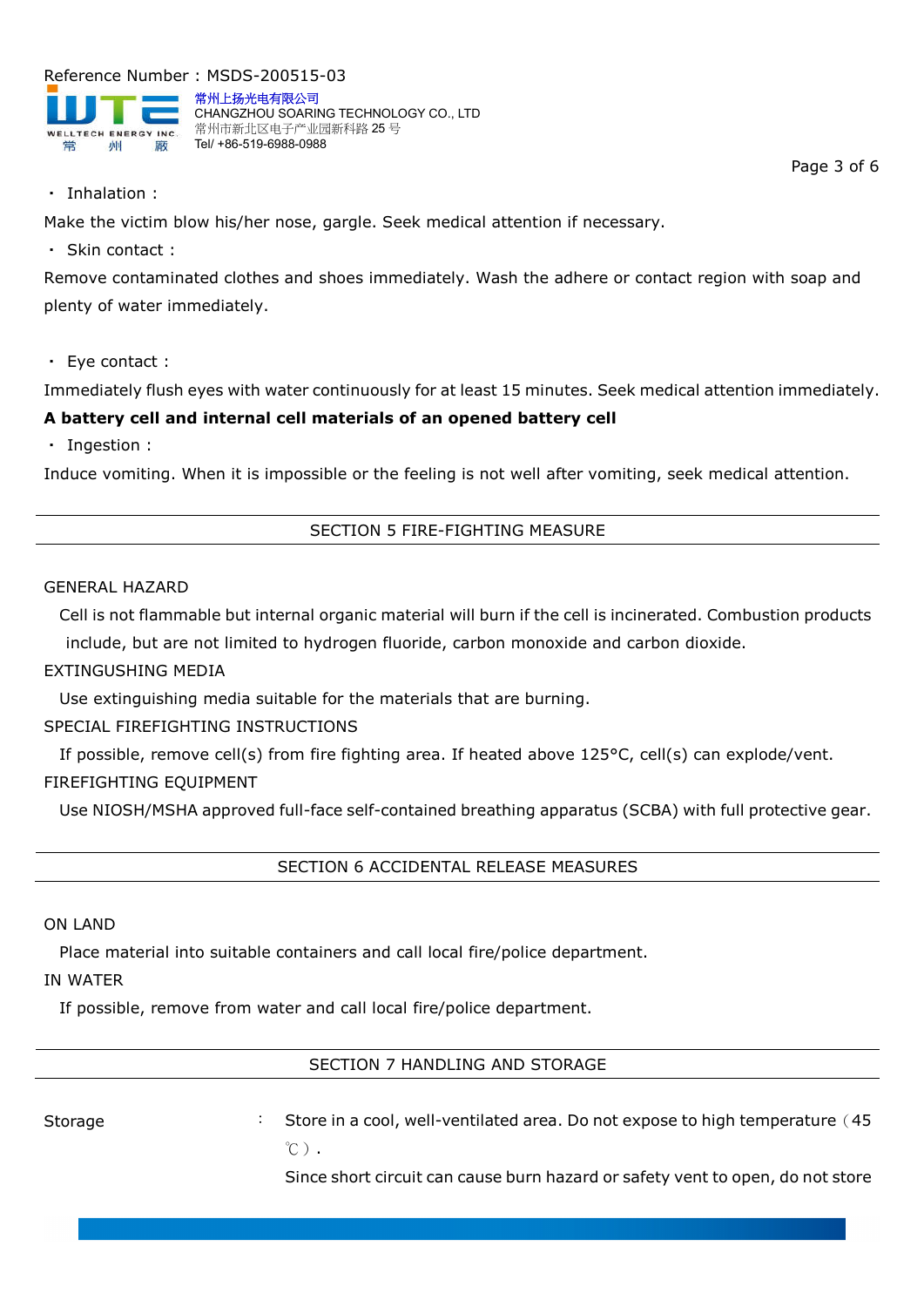

常州上扬光电有限公司 CHANGZHOU SOARING TECHNOLOGY CO., LTD 常州市新北区电子产业园新科路 25 号 Tel/ +86-519-6988-0988

Page 4 of 6

|                            |                             | with metal jewelry, metal covered tables, or metal belt.                                   |
|----------------------------|-----------------------------|--------------------------------------------------------------------------------------------|
| Handling                   | $\mathcal{L}^{\mathcal{L}}$ | Do not disassemble, crush or solder. Do not short + and - terminals with a                 |
|                            |                             | metal. Do not open the battery.                                                            |
| Charging                   | $\ddot{\phantom{0}}$        | Charge within the limits of $0^{\circ}$ to $60^{\circ}$ temperature. Charge with specified |
|                            |                             | charger designed for this battery.                                                         |
| Discharging                | $\ddot{\phantom{0}}$        | Discharge within the limits of $-20^{\circ}$ to 60 $^{\circ}$ temperature.                 |
| <b>Battery Energy Rate</b> | ÷,                          | The cell capacity at shipment is 30% of the full capacity.                                 |
| Disposal                   | $\bullet$                   | Dispose in accordance with applicable federal, state and local regulations.                |
| Warning                    | $\ddot{\phantom{0}}$        | Fire or explosion if incorrectly installed, shorted, disassembled, heated or               |
|                            |                             | disposed of in fire.                                                                       |
|                            |                             |                                                                                            |

SECTION 8 Exposure controls/personal protection

## **Engineering controls**

Keep away from heat and open flame. Store in a cool, dry place.

## **Personal Protection**

Respirator

Not required during normal operations. SCBA required in the event of a fire.

Eye/face protection

Not required beyond safety practices of employer.

Gloves

Not required for handling of cells.

Foot protection

Steel toed shoes recommended for large container handling.

# SECTION 9 PHYSICAL AND CHEMICAL PROPERTIES

|                       | Form: Prismatic |
|-----------------------|-----------------|
| <b>Physical State</b> | Color: Silvery  |
|                       | Odour: Monotony |

| Change in condition:                                    |                |
|---------------------------------------------------------|----------------|
| pH, with indication of the concentration                | Not applicable |
| Melting point/freezing point                            | Not available. |
| Boiling Point, initial boiling point and Boiling range: | Not available. |
| Flash Point                                             | Not available. |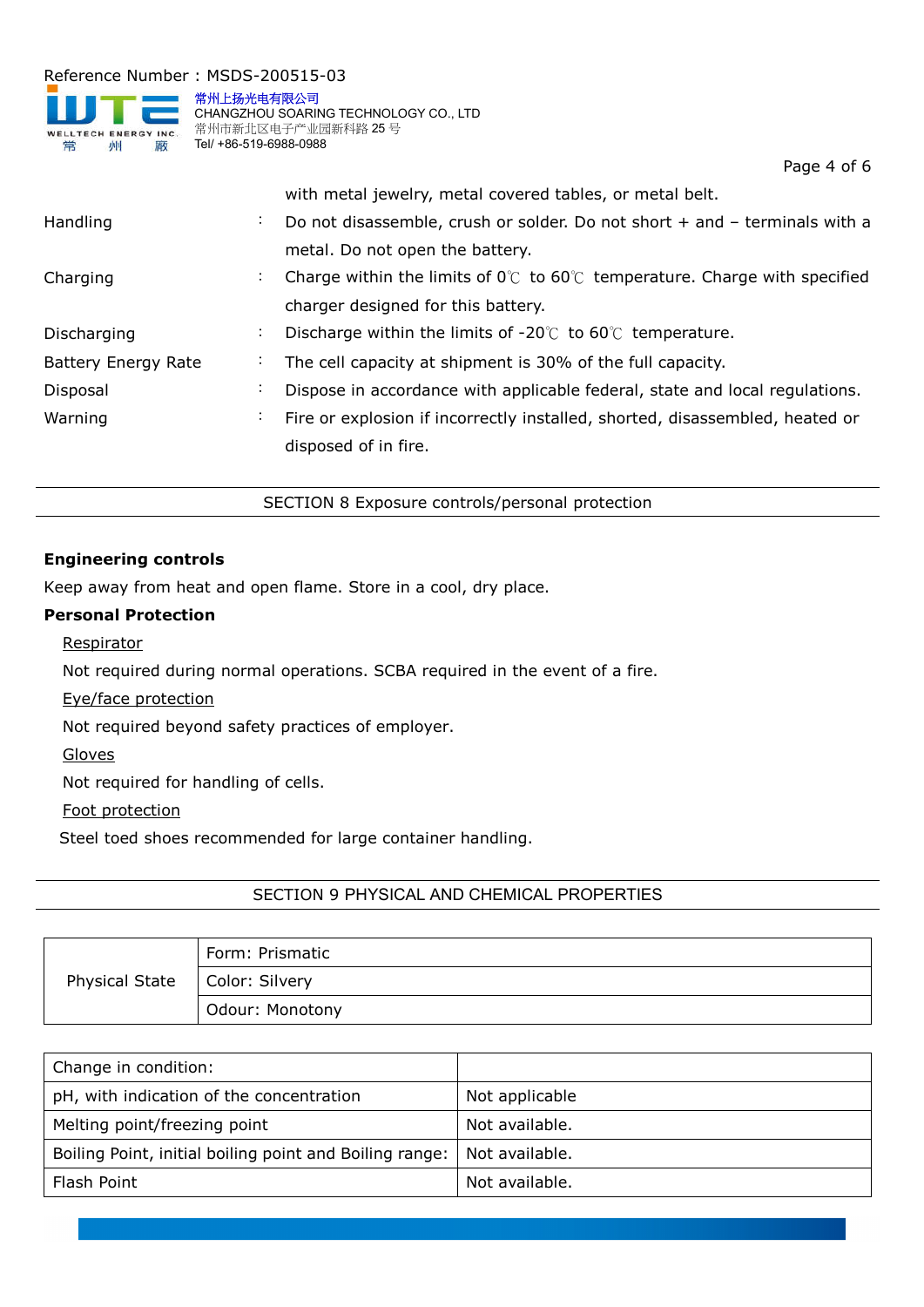

常州上扬光电有限公司 CHANGZHOU SOARING TECHNOLOGY CO., LTD 常州市新北区电子产业园新科路 25 号 Tel/ +86-519-6988-0988

| Upper/lower flammability or explosive limits | Not available. |
|----------------------------------------------|----------------|
| Vapor Pressure:                              | Not available. |
| Vapor Density: (air=1)                       | Not available. |
| Density/relative density                     | Not available. |
| Solubility in Water:                         | Insoluble      |
| n-octanol/water partition coefficaient       | Not available. |
| Auto-ignition temperature                    | Not available. |
| Decomposition temperature                    | Not available. |
| Odout threshold                              | Not available. |
| Evaporation rate                             | Not available. |
| Flammability (soil, gas)                     | Not available. |
| Viscosity                                    | Not available. |

# SECTION 10 STABILITY AND REACTIVITY

#### REACTIVITY

None

#### INCOMPATIBILITIES

None during normal operation. Avoid exposure to heat, open flame, and corrosives.

#### HAZARDOUS DECOMPOSITION PRODUCTS

None during normal operating conditions. If cells are opened, hydrogen fluoride and carbon monoxide may be released.

### CONDITIONS TO AVOID

Avoid exposure to heat and open flame. Do not puncture, crush or incinerate

SECTION 11 TOXICOLOGICAL INFORMATION

This product does not elicit toxicological properties during routine handling and use.

| Sensitization | eratogenicity | Reproductive toxicity | Acute toxicity |
|---------------|---------------|-----------------------|----------------|
| <b>NO</b>     | ΝO            | ΝC                    | ΝO             |

If the batteries are opened through misuse or damage, discard immediately. Internal components of cell are irritants and sensitizers.

## SECTION 12 ECOLOGICAL INFORMATION

Some materials within the cell are bioaccumulative. Under normal conditions, these materials are contained and pose no risk to persons or the surrounding environment.